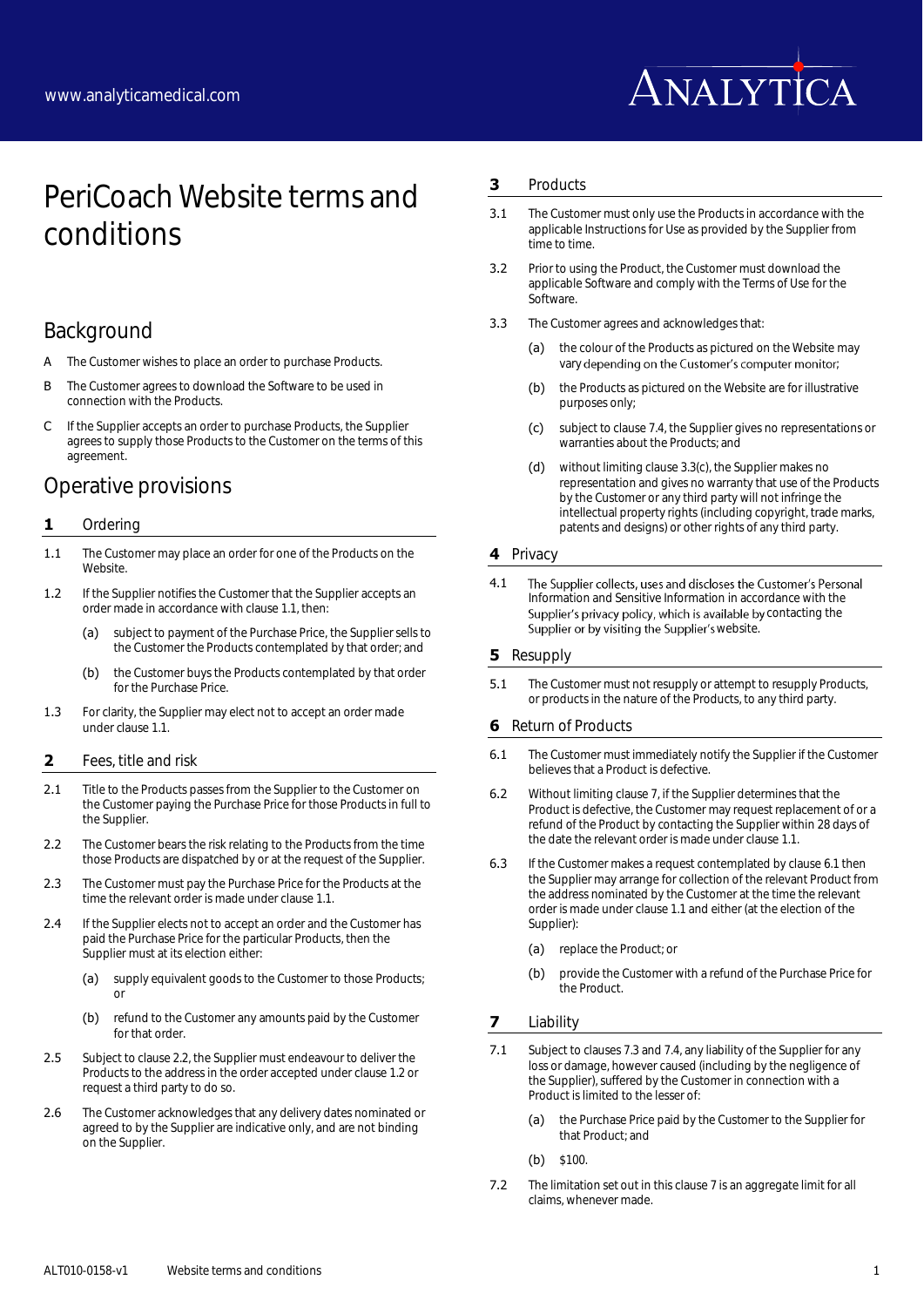- <span id="page-1-1"></span>7.3 Subject to claus[e 7.4,](#page-1-0) the Supplier is not liable for any Consequential Loss however caused (including by the negligence of the Supplier), suffered or incurred by the Customer in connection with a Product.
- <span id="page-1-0"></span>7.4 If the *Competition and Consumer Act 2010* (Cth) or any other legislation states that there is a guarantee in relation to any good or service supplied by the Supplier in connection with this agreement<br>and the Supplier's liability for failing to comply with that guarantee cannot be excluded but may be limited, then clauses [3.3,](#page-0-6) [7.1,](#page-0-7) [7.3](#page-1-1) an[d 8](#page-1-2) do not apply to that liability and instead the Supplier's liability for such failure is limited to, in the case of a supply of goods, the Supplier replacing the goods or supplying equivalent goods or repairing the goods, or in the case of a supply of services, the Supplier supplying the services again or paying the cost of having the services supplied again.

### <span id="page-1-2"></span>**8** Indemnity

- 8.1 The Customer is liable for, and indemnifies the Supplier from and against, all loss or damage (including legal costs) incurred or suffered by the Supplier however caused in connection with:
	- (a) any breach of this agreement by the Customer;
	- (b) any use of the Products other than in accordance with the Instructions for Use;
	- (c) any claim or threatened claim against the Supplier by the Customer or a third party in connection with this agreement;
	- (d) personal injury or death of any person (including any employee of the Customer) in connection with the use of the Products;
	- (e) damage to property in connection with the use of the Products; or
	- (f) any act or omission of the Customer, its officers, employees or agents, including without limitation any illegal or negligent act or omission of any of them.

## <span id="page-1-3"></span>**9** Intellectual property rights and rebranding

9.1 The Customer acknowledges and agrees that nothing in this agreement grants the Customer any intellectual property rights (including copyright, trade marks, patents and designs) of the Supplier.

### **10** Merger and survival

- 10.1 The rights and obligations of the parties under this agreement do not merge on completion of any transaction contemplated by this agreement.
- 10.2 Termination of this agreement will not affect clause[s 3,](#page-0-8) [6,](#page-0-9) [7,](#page-0-4) [8](#page-1-2) an[d 9](#page-1-3) and any other clause of this agreement which is expressly or by implication intended to come into force or continue after termination.

#### **11** Taxes

- 11.1 The Customer must pay all stamp duty, taxes, duties, government charges and other taxes of a similar nature (including fines, penalties and interest) imposed, levied, assessed or payable in Australia or overseas in connection with this agreement.
- 11.2 Except under claus[e 11.3,](#page-1-4) the consideration for a Supply made under or in connection with this agreement does not include GST.
- <span id="page-1-4"></span>11.3 If a Supply made under or in connection with this agreement is a Taxable Supply, then at or before the time the consideration for the Supply is payable:
	- (a) the Recipient must pay the GST Act Supplier an amount equal to the GST for the Supply (in addition to the consideration otherwise payable under this agreement for that Supply); and
	- (b) the GST Act Supplier must give the Recipient a Tax Invoice for the Supply.
- 11.4 In clause [11.3:](#page-1-4)
- (a) capitalised terms that are not defined in claus[e 13.1](#page-1-5) have the meaning given in the A New Tax System (Goods and Services Tax) Act 1999 (Cth); and
- (b) GST Act Supplier means the entity making the Supply.

# **12** General

- 12.1 The laws of Queensland, Australia govern this agreement.
- 12.2 Each party irrevocably submits to the non-exclusive jurisdiction of the courts of Queensland, Australia and courts competent to hear appeals from those courts.
- 12.3 The Customer must not assign, in whole or in part, or novate the Customer's rights and obligations under this agreement without the prior written consent of the Supplier.
- 12.4 The Supplier may subcontract its obligations under this agreement.
- 12.5 Where this agreement contemplate that a party may consent to, elect, determine, approve, nominate, decide or consider any matter or thing, that party may provide such consent or make such election, determination, approval, nomination, decision or consideration in its absolute discretion and conditionally or unconditionally without being required to give reasons or act reasonably, unless this agreement expressly require otherwise.
- 12.6 Each provision of this agreement will be read and construed as a separate and severable provision or part and if any provision is void or otherwise unenforceable for any reason then that provision will be severed and the remainder will be read and construed as if the severable provision had never existed.
- 12.7 This agreement represents the parties' entire agreement, and supersedes all prior representations, communications, agreements, statements, conduct and understandings, whether oral or in writing, relating to its subject matter.
- 12.8 The rights and obligations of the parties under this agreement do not merge on completion of any transaction contemplated by this agreement.
- 12.9 The Supplier may collect information relating to the Customer (including Personal Information), retain that information in its customer database and use that information (including Personal Information) for purposes associated with the Supplier's business, including marketing of other products of the Supplier, a related entity of the Supplier or an affiliate.

### 13 Definitions and interpretation

#### <span id="page-1-5"></span>13.1 In this agreement:

**Consequential Loss** means consequential loss, indirect loss, loss of revenues, loss of reputation, loss of profits, loss of actual or anticipated savings, loss of bargain, lost opportunities (including opportunities to enter into arrangements with third parties) and loss or damage in connection with claims against the Customer by third parties.

**Customer** means you.

**Instructions for Use** means the PeriCoach device instruction manual provided by or on behalf of Analytica Ltd.

**Personal Information** has the meaning given in the *Privacy Act 1988* (Cth).

**Product** means a good ordered by the Customer under clause [1.1](#page-0-0) which the Supplier has accepted under claus[e 1.2.](#page-0-2)

**Purchase Price** in respect of a Product means the purchase price and cost of delivery for that Product specified on the Website.

**Sensitive Information** has the meaning given in the *Privacy Act 1988* (Cth).

**Software** means the software incorporated in, installed on, or provided by or on behalf of the Supplier for use in connection with, the Product (including any mobile or web-based application for use with the Product) and any part thereof as the meaning requires, including any update.